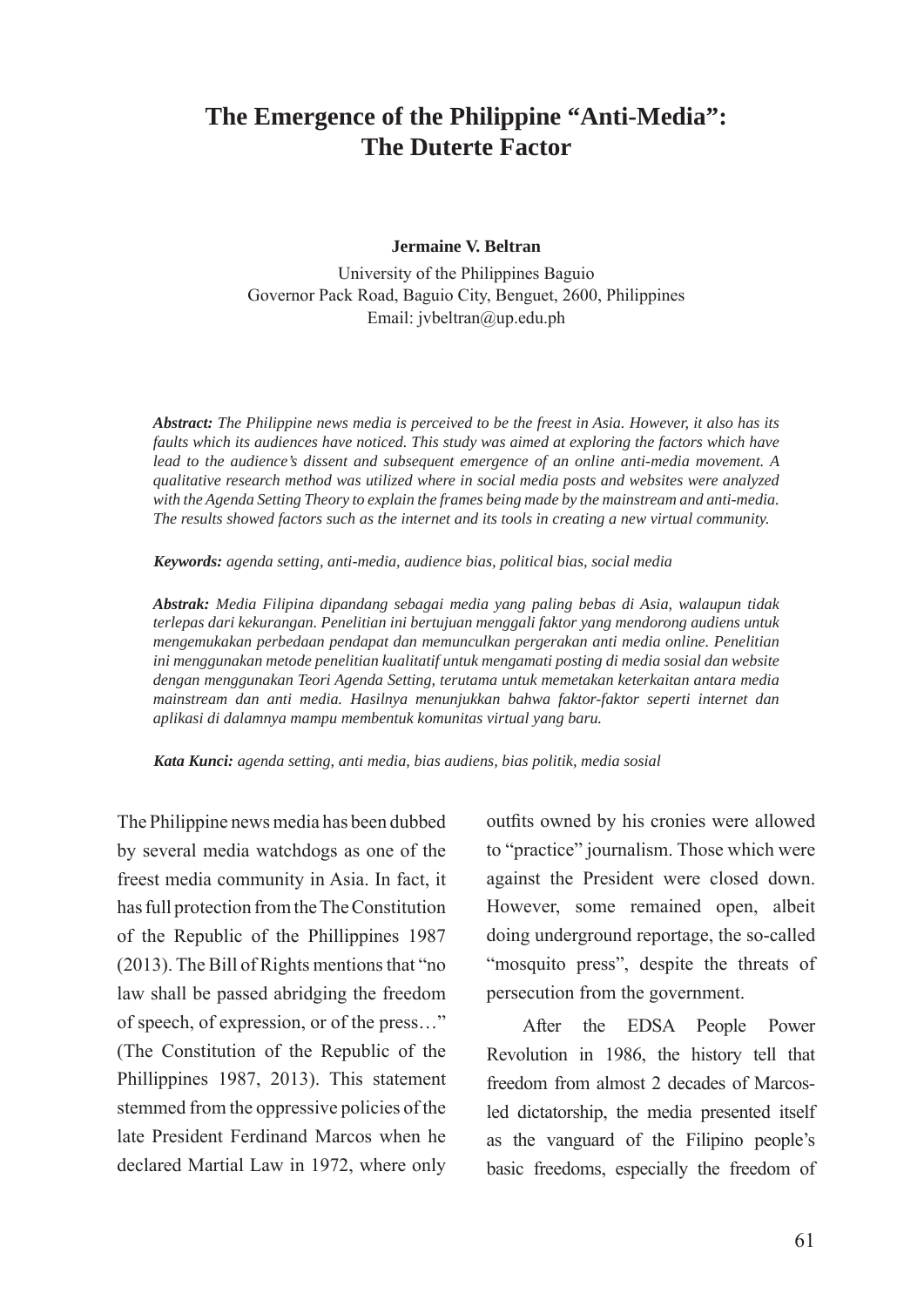speech and expression. However, as with any responsibility that pertain that freedom, the news media had its flaws. Years of relatively free-for-all coverage and unabated freedom have exposed abuse by the mainstream media on its perceived and constitutionallyprotected power as an overseer of not only the government, but also of society in general.

The most prevalent problem beset against the news media is the issue of conflict of interest especially with political bias. Some members of the audience have seen trends in the news media on the manner they reported on various issues of the society. A few of these observations are unbalanced space or time for particular candidates or parties, stories being angled to present a rosier or equally messy picture of political rivals, and so on. The perceived trend of favored coverage and reportage emanated a sense of the media setting the stage or "agenda" for the people to believe on and possibly sway their minds. No other event in the country with full of agenda from all sectors, and even the media, than local and national elections.

Though Jim Morrison, an American singer, may not be the best person to talk about the media, he has been quoted numerous times in media studies lectures with this statement, "whoever controls the media, controls the mind". It seemed communication scholars agree on the power of the propaganda made by media organizations. In Teun van Dijk's "Power and the News Media", the media has the power to "control to some extent the minds of readers or viewers, but not only directly their actions…". However, despite that persuasive power of the media, he also surmised that "whatever the symbolic power of the news media, at least some media users will generally be able to resist such persuasion" (van Dijk, 1995, p. 10-11).

Maxwell McCombs (McCombs & Reynolds, 2002) reiterates this perceived power of the media to control the mindset of its readers and audiences. In his Agenda Setting Theory, the news media has the ability to influence the salience of topics on the public agenda. McCombs' theory highlights the power of the news media to select certain parts of the news coverage and leave out segments which are necessarily not of the "public's interest" to know. Meaning, some aspects of the daily news agenda is deliberately left out, not published nor aired at all for some reason:

> Newspapers provide a host of cues about the salience of the topics in the daily news – lead story on page one, other front page display, large headlines, etc. Television news also offers numerous cues about salience – the opening story on the newscast, length of time devoted to the story, etc. These cues repeated day after day effectively communicate the importance of each topic. In other words, the news media can set the agenda for the public's attention to that small group of issues around which public opinion forms (McCombs & Reynolds, 2002, p. 1).

The theory further suggests this type of trending leads to "agenda setting", where a pattern or repeated relay of information has been developed through the days of reportage. Over a period of time, issues are emphasized, some get treated light coverage while others do not even get the attention. He also assumes that the press and the media filter and shape the agenda and subsequently, certain stories are pushed into the public agenda.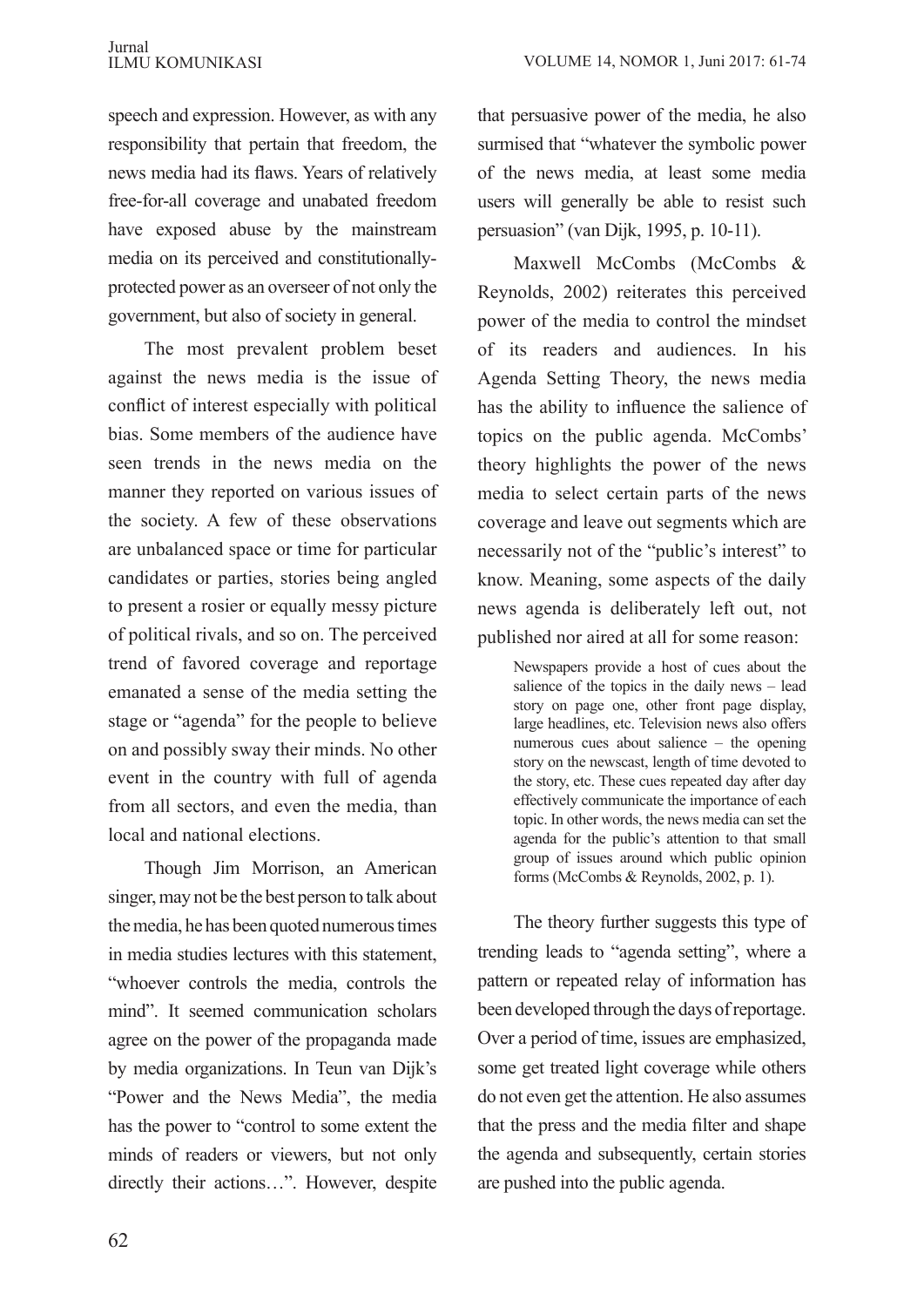With the agenda always comes the issue of political bias. In "Media and Politics in Pacific Asia", Duncan McCargo (2003, p. 2-4) assumes that the media act as actors in shaping the political scene of a certain country. He argues that the media community has differing roles in politics and in just one news outfit. There are various characters that mold the political agenda. McCargo cites an example:

> Different sections of the media may be cheering, reproving and denouncing powerholders on the same day. Indeed, a single publication may itself play diverse roles. Different columnists and editors may adopt different forms of political agency within the same issue of the same publication: a critical front page story indicates that the publication is seeking to restrain certain power-holders, while a bland editorial appears to offer them tacit support, and an aggressive columnist calls for their resignations (McCargo, 2003, p. 2-4).

It would seem that the media can get away with bias through the years especially in the Philippines. As mentioned earlier, during the dictatorship of former President Marcos, the media have become the anchor for basic human rights and freedom of speech albeit restricted to pro-government propaganda. Some tried their best but people have relied on them for perceived fairness and balanced news, which the pro-Marcos media did not practice. It is this heavy reliance in the "mosquito" media gave the sense they are the vanguards of freedom and policing society's corruption. This persuasive power that gives the media its perceived "holiness" in politics has been largely undoubted until the internet came. The one-way relationship in the past, the thought that the media will not go against its principles of fairness and being the "fourth

estate", has made the ordinary citizen also question the agenda of the mainstream media, on whether they really cater for the public's interest or not.

While traditional mainstream media in the country are still preferred platforms to sway people's minds, the internet's tools are much more democratic or relatively free platforms for whatever one may want to write. This also includes even distaste of people against the ill practices of the mainstream media. It is evident in social media with status posts and comments being publicly shown for everyone in virtual space to see. The freedom to disseminate information, through technology, has given another sense of democracy. This reigns true with the term "semiotic democracy" coined by John Fiske. He assumes that:

> …audience, to a varying degree, to "resist", "subvert", and "recode" certain cultural symbols to express meanings that are different from the ones intended by their creators, thereby empowering consumers, rather than producers… it promised a complete reversal of the monopolistic hierarchy of the author and the presumed passivity of the audience in receiving meaning. The term "semiotic democracy" offered an interesting juxtaposition of ideals -political liberty, freedom of expression and creation- alongside a basic disruption of the common assumptions that inhere in authorial control (Katyal, 2012, p. 1).

William Fisher III (2004b) in Berkman Center for Internet and Society shares this assumption that the traditional content creators, such as established movie houses and television stations, no longer have the monopoly to create meanings, concepts, and creative works. Furthermore, Fisher emphasized on the role of technology in helping the ordinary person to create works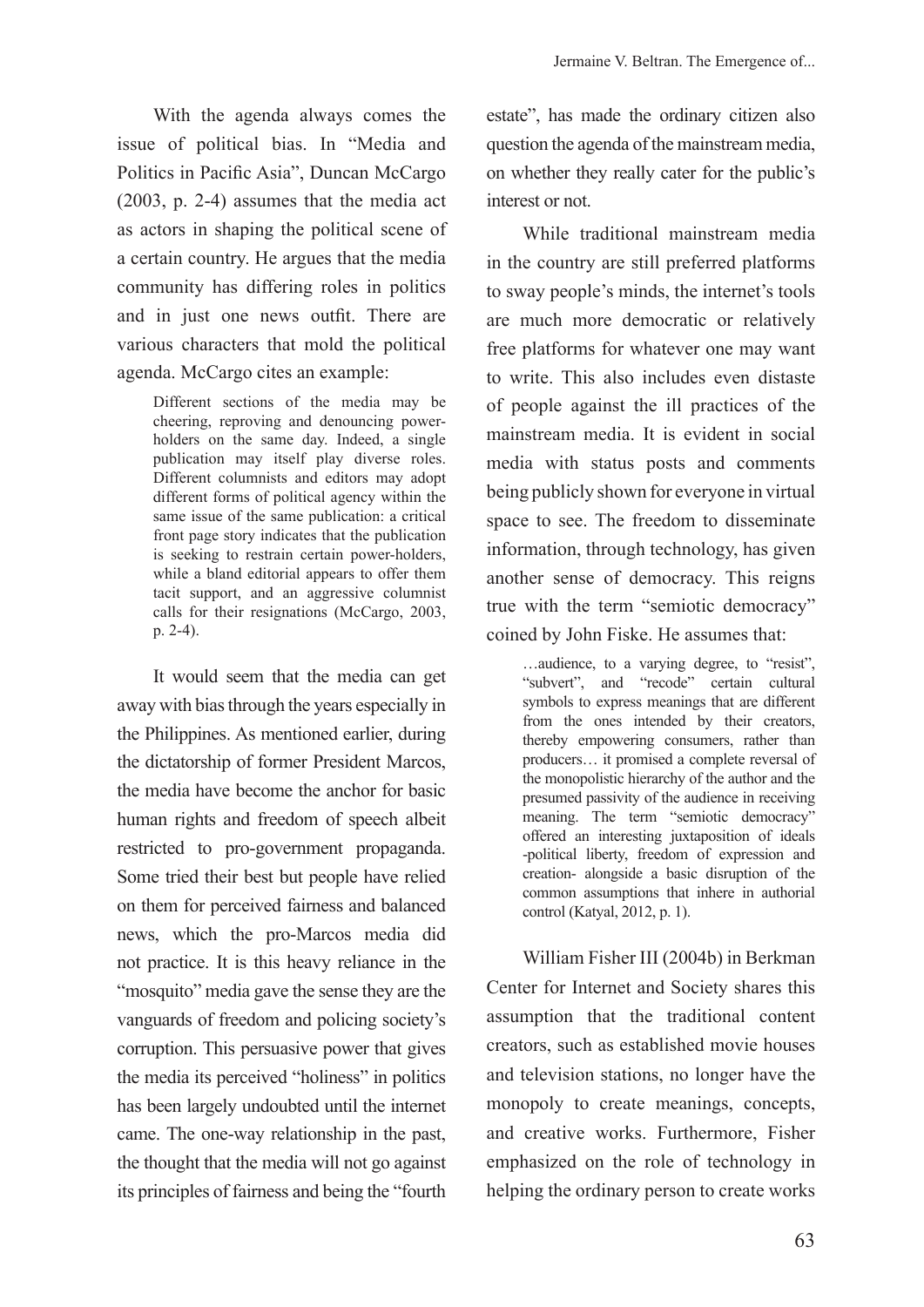of art, be it film, news, and other media products. It is the continuing proliferation of cheaper or free but quality software and hardware that has become available for the ordinary consumer. He also opines "the new technology opportunities for a different style of creativity- more collaborative and playful, less individualist or hierarchical" (Fisher III, 2004a, p. 31).

These factors of setting the agenda also coincide with the concept of "agenda cutting". In a monograph by Rita Colistra (2012, p. 100-102), agenda cutting is a "process whereby problems or issues have attention directed away from them by receiving little or no media coverage". She cites Wober and Gunter on how agenda cutting came about. One factor is through the media's logistical constraints, whereby news outlets could only gather information and present a certain amount of stories or reports depending on their resources such as manpower. Prejudices also "cut-off" certain issues of the society. This is where journalists, intentionally or not, use subjective judgment in deciding on what stories to omit. As with any organization, news outfits are not immune from internal and external influences. Internal influence comes from owners/executives or managers who have editorial powers and external sources are indirect relationships to these organizations such as governments, private institutions, or even their competitors in their businesses. Though Colistra's study focuses on the view of writers and reporters of content, the endusers of the news are particularly affected because the aforementioned factors influence the way "gatekeepers" of information set the agenda.

In the case of the Philippines, the media community has long had the keys to the gates of information where they had monopoly of doing the news with various influencers who set or cut the news agenda. However, through the years, the audiences have taken into their hands the dissemination of information since traditional media have not catered to the particular mindset of the anti-media that their agenda is not being presented by the mainstream, often perceived, biased media entities. The mindset that their views and opinions are limited by editorial judgments, corporate, and political interests of established news organizations. Technology, such as smartphones and Facebook has given the ordinary person the tools to freely contribute to the realm of the information age. Thus, eliminating the monopoly of the media in information dissemination.

To illustrate further, political analysts have dubbed the past 3 polls as the "social media elections" wherein the discourse was no longer limited to grandstands and the streets but also in internet platforms such as Facebook. According to data gathered by the International Telecommunication Union (2016), there are almost 55 million people who already have access to the internet, which is more than half the population of the country which stands at 102 million.

Though internet penetration in the country is lower than its neighbors, political campaigners cannot eliminate the fact that it can give them easier platforms for propaganda. Thus, politics transcend from the stages and grandstand to the virtual space. Sta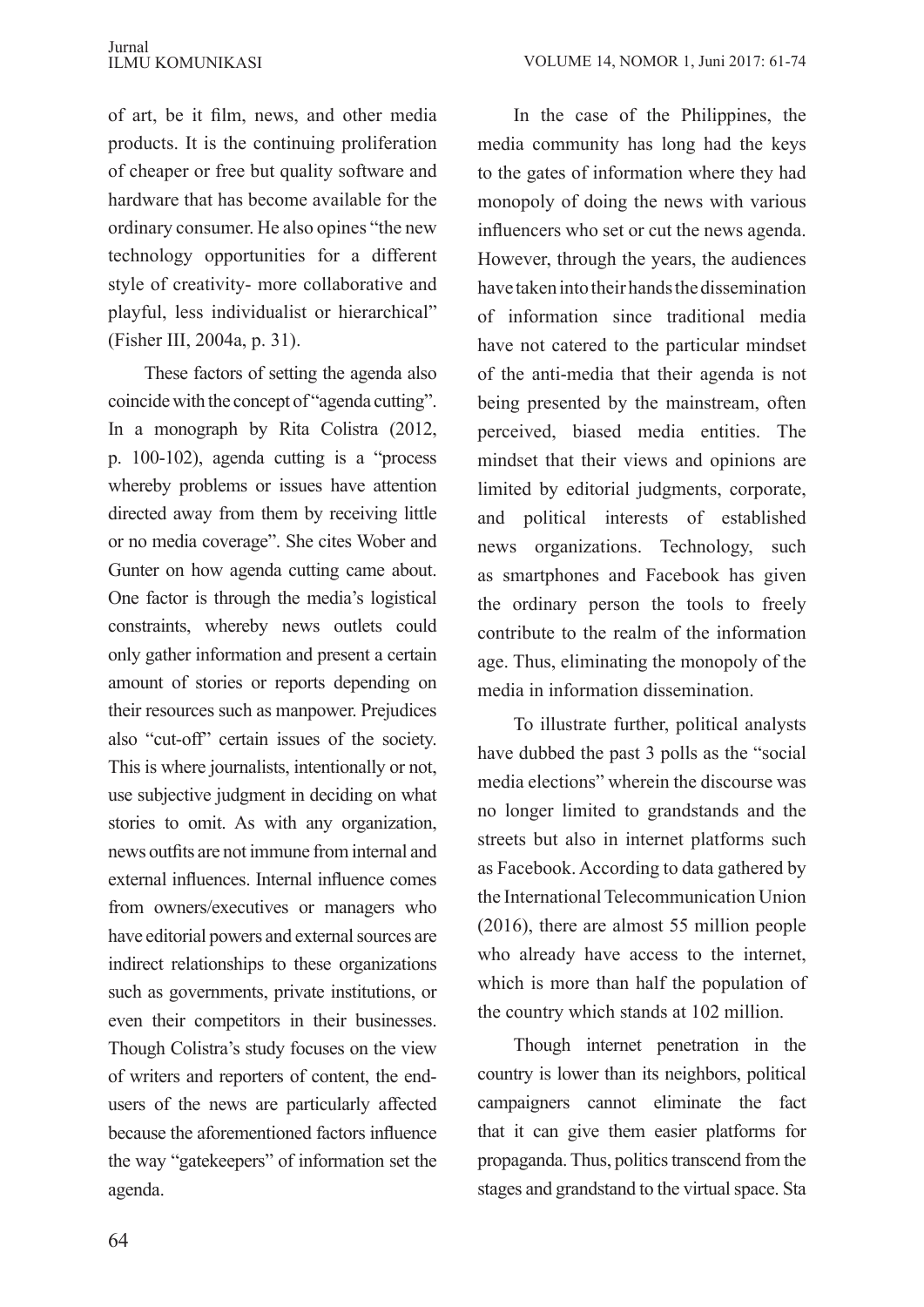Maria-Abalos (2016, p. 1-6) of the University of the Philippines Baguio, observed political opinion is already happening online. She said that supporters of candidates are much more engaged in social media, specifically Facebook, with the use of click buttons 'like' and 'share' while 'comments' provide a space for posting opinions or starting a time delayed discussion. Sta Maria-Abalos explained that online media is actually a space where people are bounded by information and extensive use by individuals and groups become a public space to relay information and may "influence political opinion". However, the problem of Facebook posts rarely present complete information and lead to uninformed and usually brash opinions. Sta Maria-Abalos reiterated:

> What is evident in these kinds of Facebook pages is presentation of limited information but with conversations and replies of Facebook users with extreme and nonsensical comments. Because this is primarily used as a source of information for most voters, posts such as these elicits more questions and confusion about information contained in the post and in the thread of comments (Sta Maria-Abalos, 2016, p. 1-6).

These certain interactions also change the way social media sites behave. In the concept of "Social Media Logic" (van Dijck & Poell, 2013, p. 5-6), Facebook demonstrates "programmability" wherein interaction of users with relational activities such as liking, favoriting, or sharing may in turn influence the flow of communication and information. Algorithms within the social media site are affected by the number of likes, shares, or comments of a certain post. More of these interactions in a post, the higher that post in people's news feeds. This

is against mass media's "programming" where content is scheduled in a one-way fashion which is often dictated by editorial judgments of those who run the newsroom or the company as a whole. Though users can "resist" these algorithms in some sites such as Reddit, the attempt is futile in Facebook or even Twitter since "code" is hidden from view and un-editable. As posts appear higher in a news feed, coincides with another element of social media logic. "Popularity" is affected by way of "distinct mechanisms for boosting popularity of people, things, or ideas, which is measured mostly in quantified terms" (van Dijck  $\&$ Poell, 2013, p. 7). For example, Facebook's EdgeRank which is an algorithm, relying on quantified data, push some topics higher the feed and devalues others subsequently suggesting popularity or "trending". Twitter also has its own algorithm but similar to Facebook's. However, these algorithms can be manipulated by "trending" techniques whereby "groups of users who decide something needs to become trending can orchestrate a publicity wave to promote a particular item". This feature, which public relations managers and even people who want to make their ideas or themselves, take advantage of in order to reach more people in a virtual environment. A stark contrast from mass media's logic of controlled environments.

No other election has made social media abuzz than this year's national polls, much more pronounced in Facebook where much of the online campaigns have focused their effort. Just this year, Facebook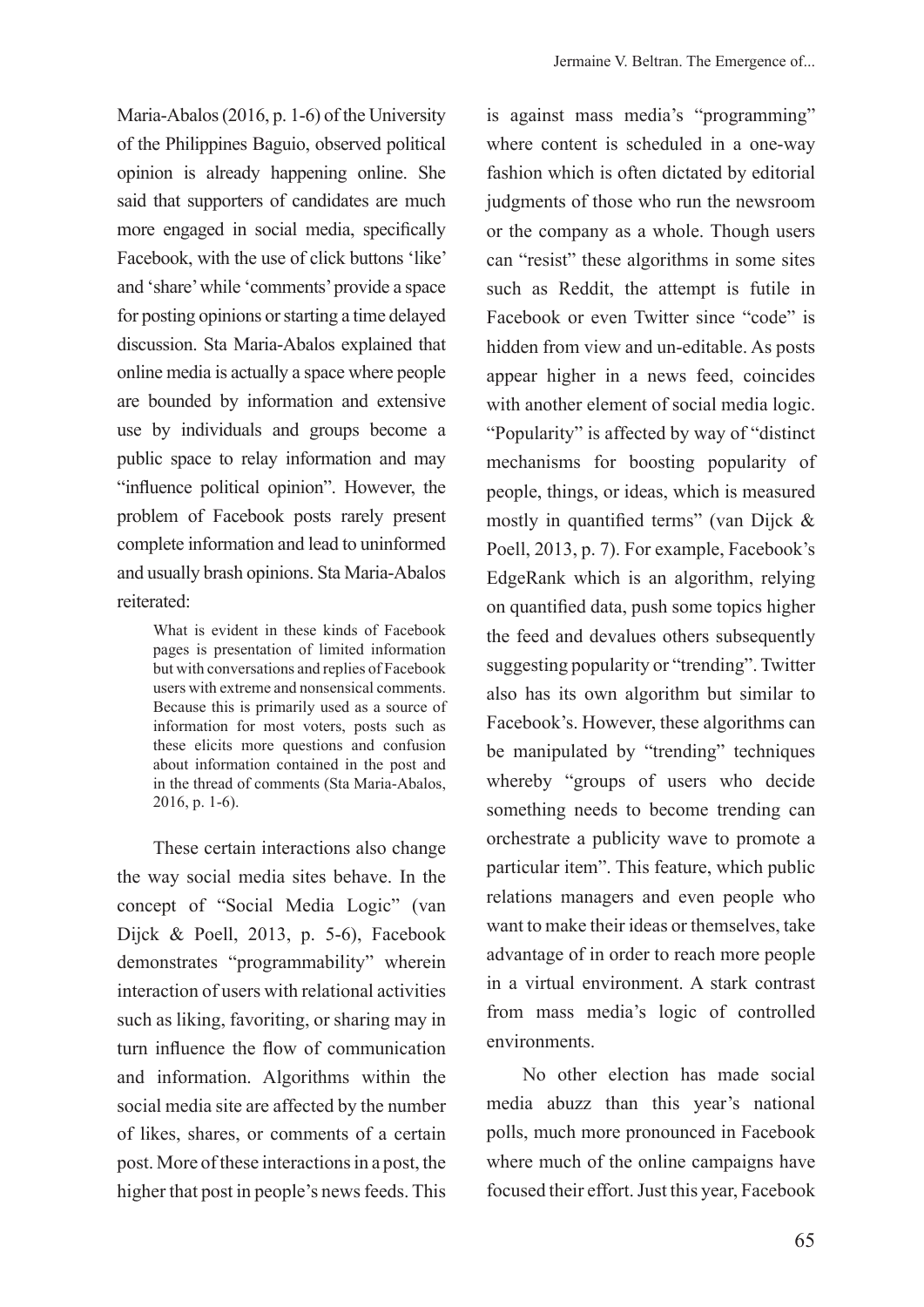said it has more or less 49 million active monthly members from the Philippines alone (Statista, 2016). With that number, campaign managers have seen a way to easily reach millions of people not only to make people aware of their candidates but to engage them as well and further their candidate's popularity.

Using social media has many perks but it also has its fair share of problems particularly among the supporters of any candidate. Information of any kind in social media is rarely fully presented. If a person needs to read a full story, such as news, in social media, one will have to get out of the site itself to be in a certain website. This is problematic especially in the Philippines where internet connectivity and speed is an issue. Telecommunication companies may have promos for free access to social media sites but the subscriber needs to have enough internet load credits to surf outside of Facebook or Twitter. At times, even if a person has access outside of social media networks, very slow connection certainly discourages that subscriber to even click on web links to supposedly read complete information. Sta Maria-Abalos (2016, p. 8) explains that the incomplete portrayal of ideas, opinions, and information in general, "elicits more questions and confusion about information contained in the post and in the thread of comments". She added users of the social media site gets temporarily satisfied eventually lead the formation of shallow political opinion. Sta Maria-Abalos' argument explains further how shallow discourse amongst political players, particularly supporters of candidates in an election, emanate in the online space.

These mix problems and new found freedoms with the internet has become the root of the emergence of the anti-media movement in the online space. In this paper, the term "anti-media" is defined as a virtual community composed of individuals disapproving of the practices of the news media. The study of this phenomenon is important in order to understand the growth of online virtual communities that are influenced by agenda, personality, or events. In this case, the national elections and the indirect influence of then candidate Rodrigo Duterte has instigated the formation of an anti-media movement in social media.

As a result, whoever has the power to control the agenda is whoever controls information and opinions. It has been established that the mainstream media has its agenda. The same is true with the antimedia which aims to sway people away from the agenda of the mainstream media. The anti-media community enforces its own agenda through posting and sharing of alternative information in the internet. The determination of the factors behind the antimedia behavior is worthy to understand and explore upon.

Thus, the researcher aims to answer the following questions:

1. What are the factors in the formation of the "anti-media" community in the Philippines society?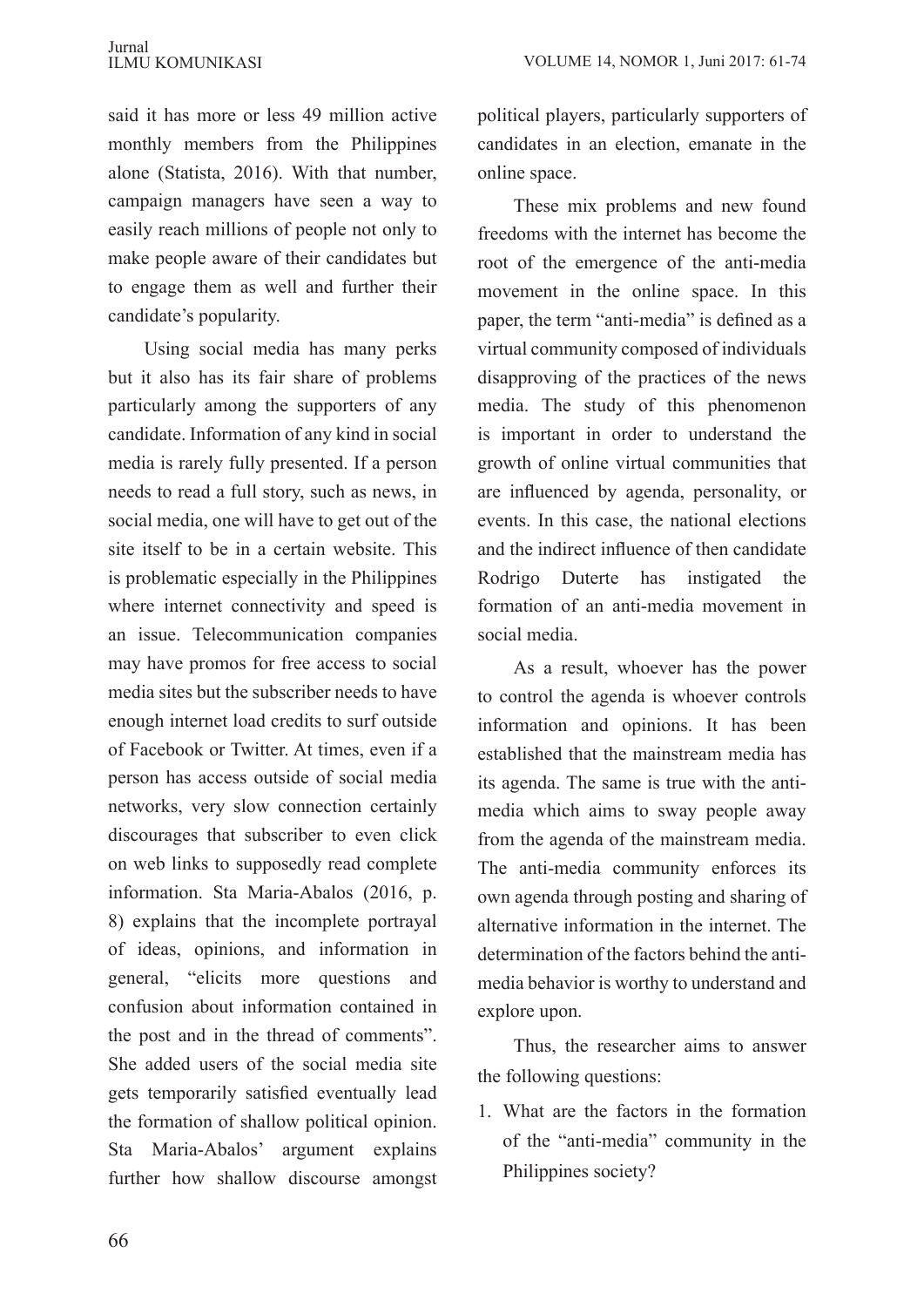2. How did the "anti-media" emerge in the country's context?

Based on these questions, the study's objectives are:

- 1. To identify the factors leading to the formation of the anti-media community in the Philippines.
- 2. To analyze the factors on how these lead to the formation of the anti-media community

### **METHODS**

The researcher used a qualitative research method. Various social media posts were gathered and observed from April to August 2016, which contained information or messages against the mainstream media's coverage of the elections. These posts were subjected to textual analysis where the researcher determined the agenda of various political sectors including individuals and organizations. Historical and present factors leading to

the emergence were also determined. The Agenda Setting Theory used to analyze and explain the phenomena of the emergence of the anti-media movement.

## **FINDING**

Various factors contributed to the emergence of the anti-media in the Philippines. First, is the prolific use of the internet and its tools. Numerous "news" websites sprouted even before the 2016 national elections have started. One of which is kami.com.ph. This website collates news and features from other news outlets. Some stories were even paraphrased from the original source. However, it is observable that the site bannered any and all news about Duterte, his campaign, and events. Most of it being posted in the front or home page. Even after the elections, the site dedicated a "Rodrigo Duterte" section which is a compilation of all the content about Duterte (see Figure 1).



**Figure 1 Kami.com.ph's Duterte Subsite**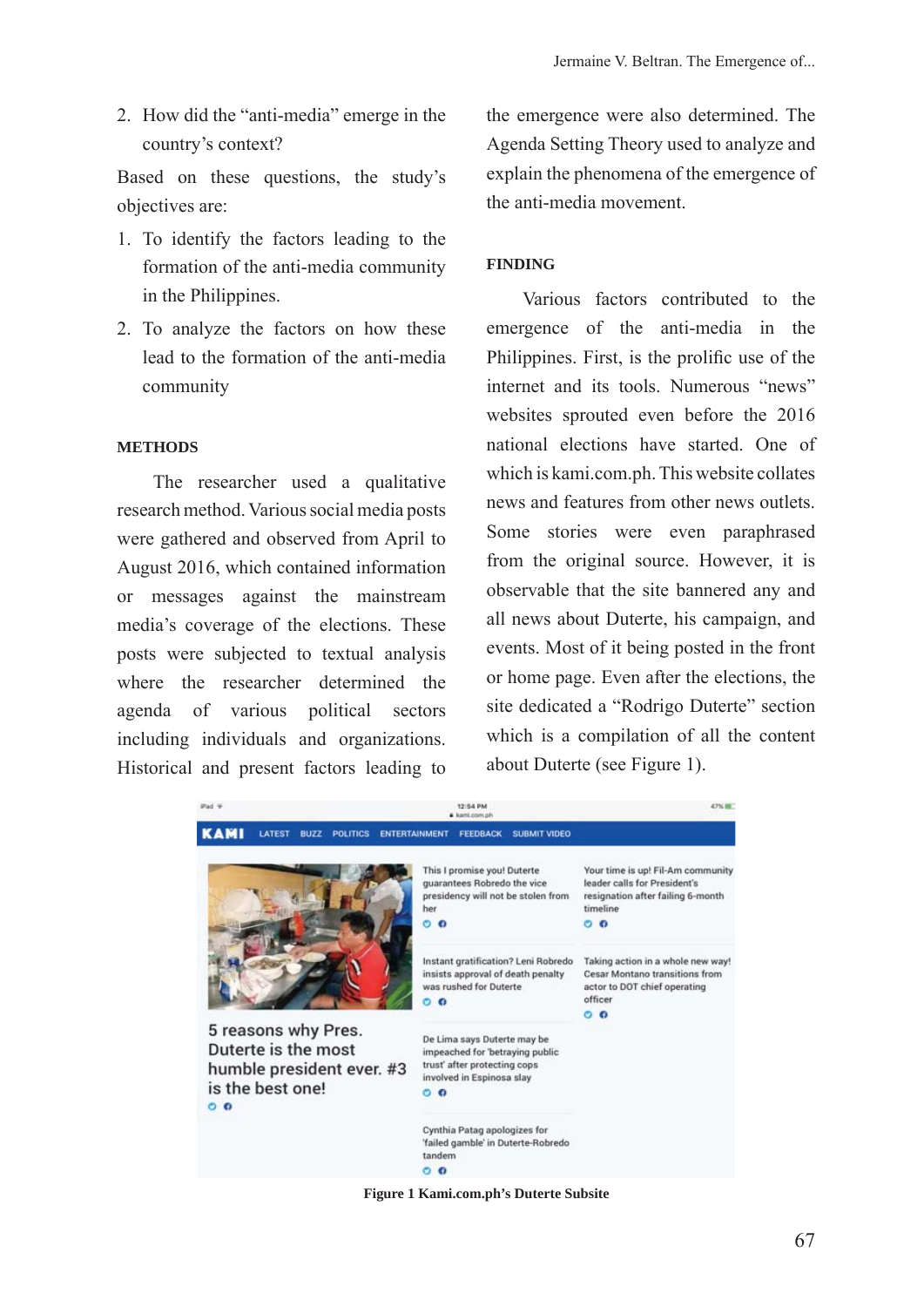### Jurnal ILMU KOMUNIKASI

Another site is newsportal-ph.blogspot. com. It has the same layout and presentation of content as kami.com.ph. It has a banner headline and picture for each story such as seen in Figure 2. The site is dominated by articles all about Duterte. After the elections, it renamed itself into du30newsinfo.com.



Newsportal: Trillanes Offers Himself as Defense **Adviser to Duterte?** 

**Figure 2 Newsportal-ph's Article about Senator Antonio Trillanes' Offer to Duterte**

Both sites employed professional designs akin to news websites such as CNN, local ABS-CBN network or Inquirer.net. Other websites followed suit such aspinoytrnding. altervista.org, pinoytrendingnews.net, and trendingphnewz.blogpost.com among others. All these websites also utilized social media to their advantage especially Facebook to spread its content by way of linking their stories or their whole website (see Figure 3). It can be shared and saved. Subsequently, liked and commented then it appears on the top of news feeds.



Duterte to implement nationwide ID system?

**Figure 3 Kami.com.ph being Shared and Reachable via Facebook**

With the help of Facebook, these websites and its contents are being spread like wildfire. Facebook has an algorithm which places highly interacted posts and sites appear on top or recurrent in news feeds. It is in this way that an agenda is established and enhanced through repetitive visits helped out by social media. The agenda of the anti-media movement is to make Duterte known to many people through the free help of interactions in Facebook. With the use of "news website" styles of presentation, borrowing information or whole articles from other news sites present a sense of credibility. It also creates an agenda wherein the objective information have been selected with a Duterte topic from other sites are being collated or at times, rewritten to suit the writer's agenda and placed in their website. This is in accordance to the thought of agenda setting that the writer leaves out information and presents other information that appropriate for their interests. The other candidates only relegated their online strategy with status updates, photo albums with captions, and videos that are mostly personal in nature and gets lost in the newsfeed without interactions.



**Figure 4 Supporters Engagement in Mudslinging**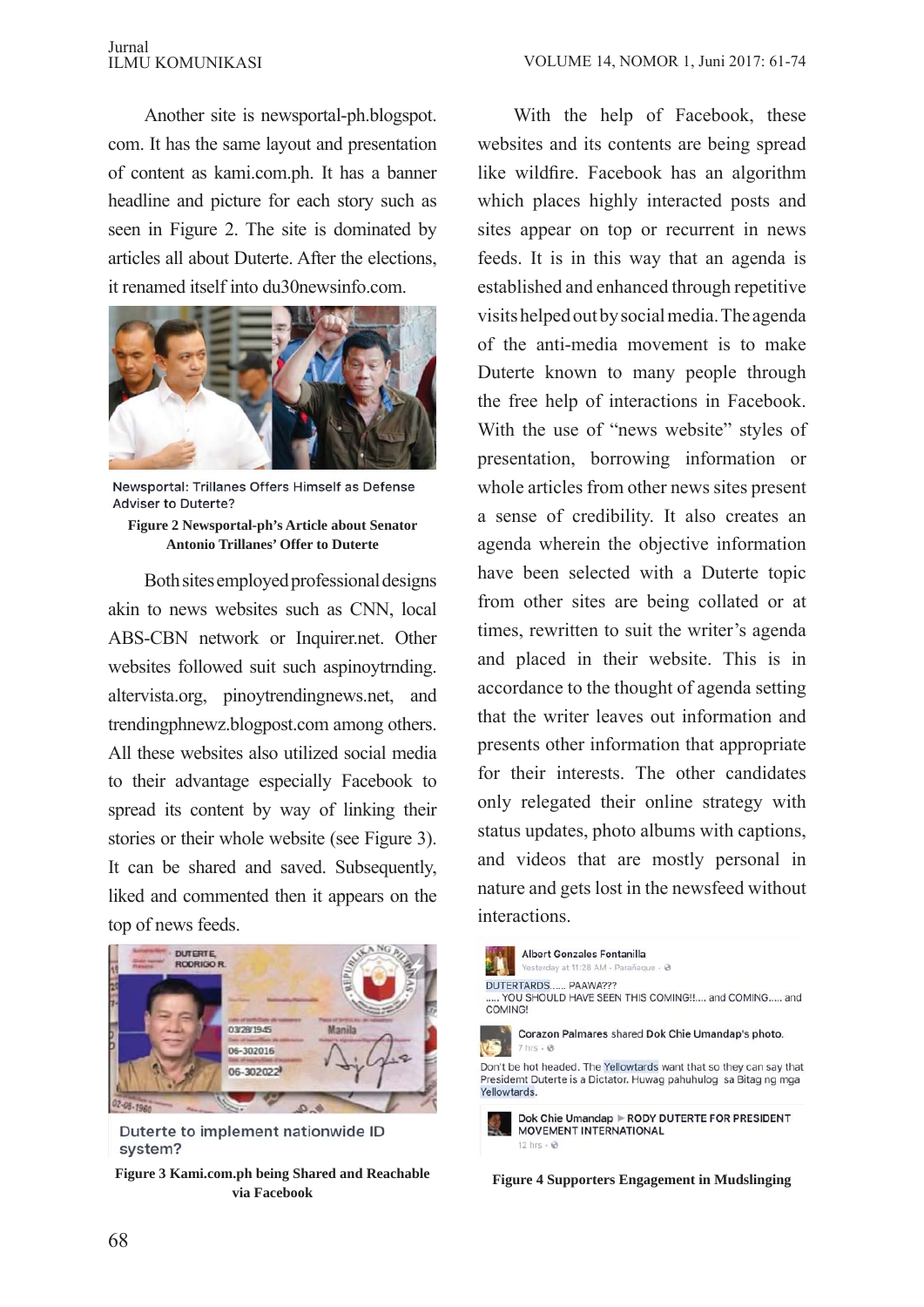The advantage of social media is it is relatively free to comment. This leads to the second factor for the rise of the anti-media, which is the freedom to speak one's mind. Based on the observations, supporters have engaged in online mudslinging. Supporters have called each other names such as "Dutertards" for Duterte's supporters while "Yellowtards" are thrown against the Liberal Party's supporters.

The online debates became very heated to the point that the media has been dragged into the debacle. Facebook groups have sprouted to specifically move against the media. ABS-CBN Broadcasting Corporation, the company that started the widespread citizen journalism movement, has been the most criticized in the 2016 polls. Various FB pages, mostly groups, which are connected or support to then candidate Duterte, called for the boycott of the largest broadcaster in the country for allegedly having bias for the administration's ticket. One such group is "Boycott Abs-Cbn Station". On its page introduction, the group aims to encourage supporters to stop watching the programs of the said station because of its alleged bias in reporting facts. The page is full of posts with pictures of people showing placards to "boycott" and the logo of the company. They also use the tags such as "#ABSCBNBoycott" in order for the posts to be easily found on Facebook. They are taking advantage of the tools and features of Facebook to further their agenda to do damage in a way that the station is perceived with bias.



**Figure 5 A Collaged Picture from "Boycott Abs-Cbn Station"**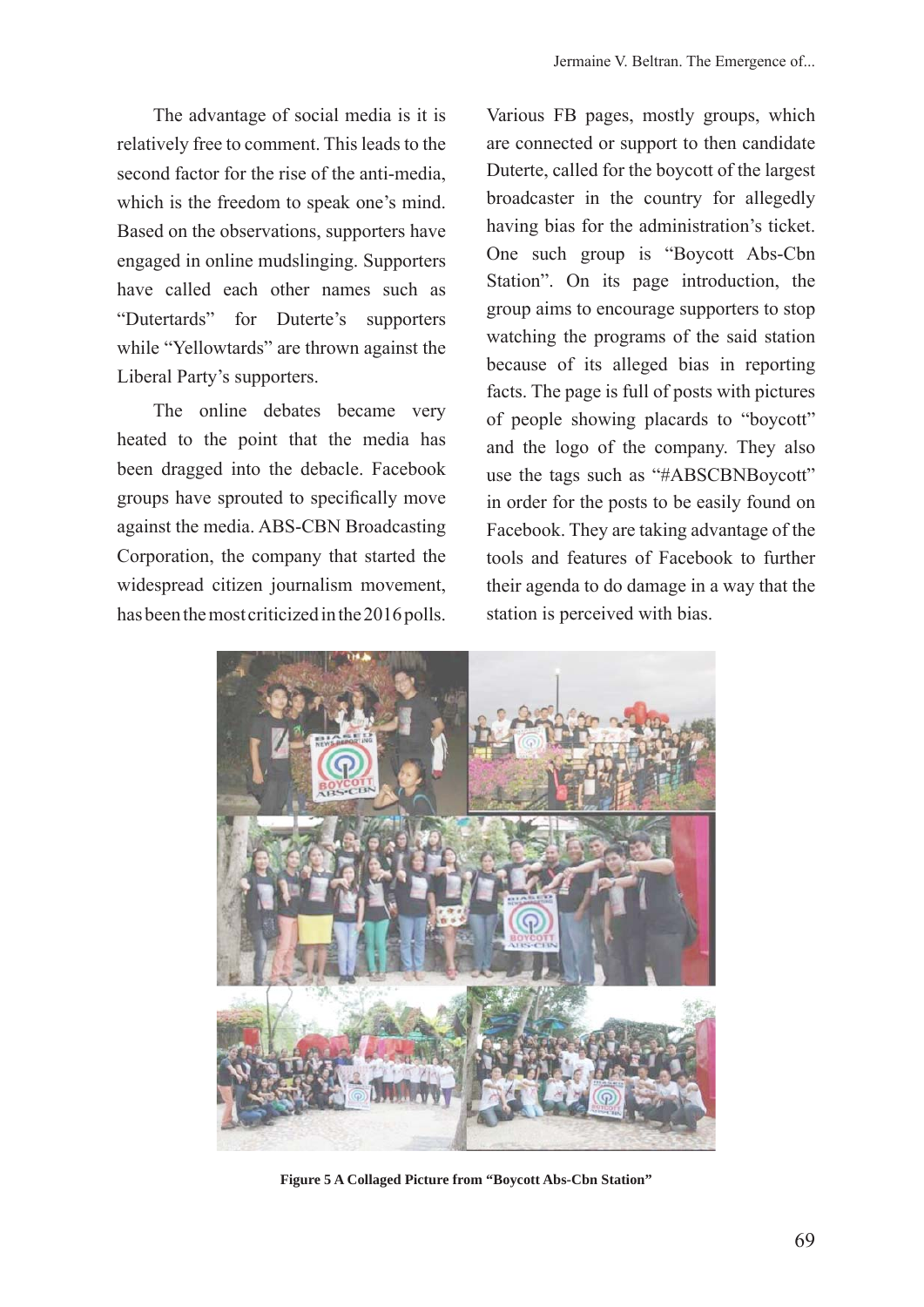When the polls were finished and Duterte coming out as the victor, the attacks did not end. Figure 6 presents just one of the many groups which have shown dissent of the network, also calling for the boycott of ABS-CBN. This was also during the time when the President boycotted the media because he said they were biased and presented him often in a bad light.

Rival network, GMA News, was not spared (see Figure 7). Unlike ABS-CBN, GMA's detractors are much more brazen by calling to "gather in the station's headquarters and kill all of employees..." (see Figure 7). This came about by just an article revealing Duterte's overall fitness which are seen as bias against the President. The comment may just be in jest but there were 14 people who "liked" it which is a sign of agreement to what the commenter was aiming to happen. The administrator of GMA News then replied by tagging the Philippine National Police's page. This effort of the administrator was trying to divert the attention of those who were liking the post. With the continued interaction by people through liking the comment, it went up on top of the news feeds. However, with 20 more likes than the original commenter, the GMA News page was much more successful in gaining more interactions from either their supporters or those who really do not agree of the comment.

Other that established news networks, online social news network Rappler has also been under fire especially with Duterte's supporters. Rappler was seen as "anti-Duterte" since many of their articles pertain to the President's rather "unconventional" demeanor and rhetoric. Upon close observation, the reactions of these individuals and groups are short bursts of political "brashness" against the media.



**Figure 6 Facebook Group which Called for a Boycott of ABS-CBN for Alleged Bias**



**Figure 7 A Supporter of the President Called People to Attack GMA Employees**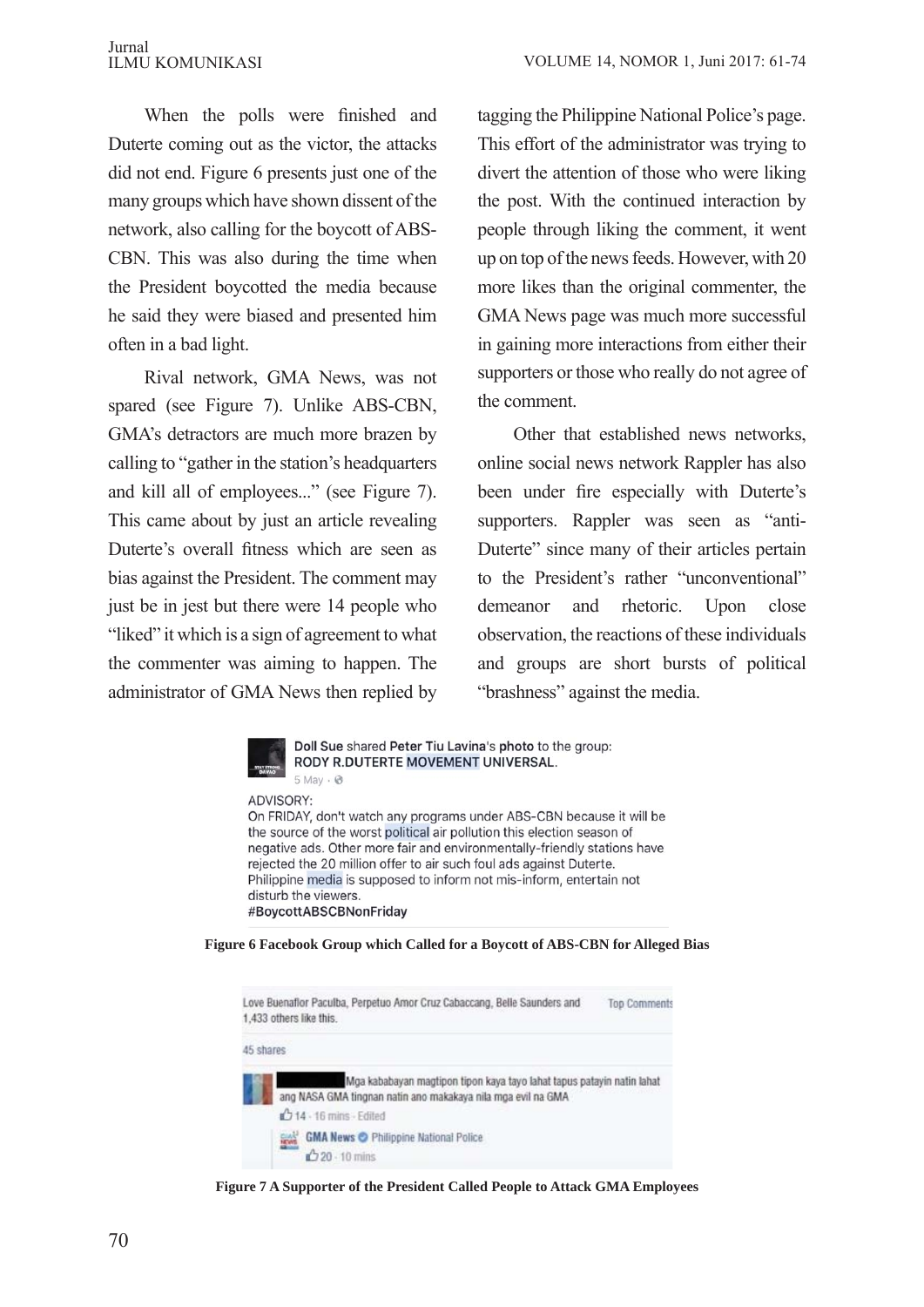

**Figure 8 A Supporter Saying the Bias of Rappler.com on their Various Coverages of Duterte**



**Figure 9 Mocha Uson in Blog**

While most individuals focused on posting status updates, speaking their minds through the comments box or reacted by liking or sharing, one particular person has taken the rhetoric to a whole new level. She is Margaux Uson or popularly known for her stage name as "Mocha Uson". She is a former member of a sexy dance group and now a confessed supporter of the President. Her blog "Mocha Uson Blog" gained ground in the late 2010s because of the sexual topics she discusses. However, in media interviews, she is

now a self-confessed volunteer for the present adminisration. Just recently, Uson talks about Duterte and anything under sun. Moreover, she gets more attention in Facebook where she shares her blog posts. She is very vocal about her dismay with the mainstream media. Such as seen in Figure 9 wherein she described established news organizations as "presstitutes" which, according to her, are journalists or news outfits which profess fairness and balance in reporting but have personal, political, or corporate goals in mind.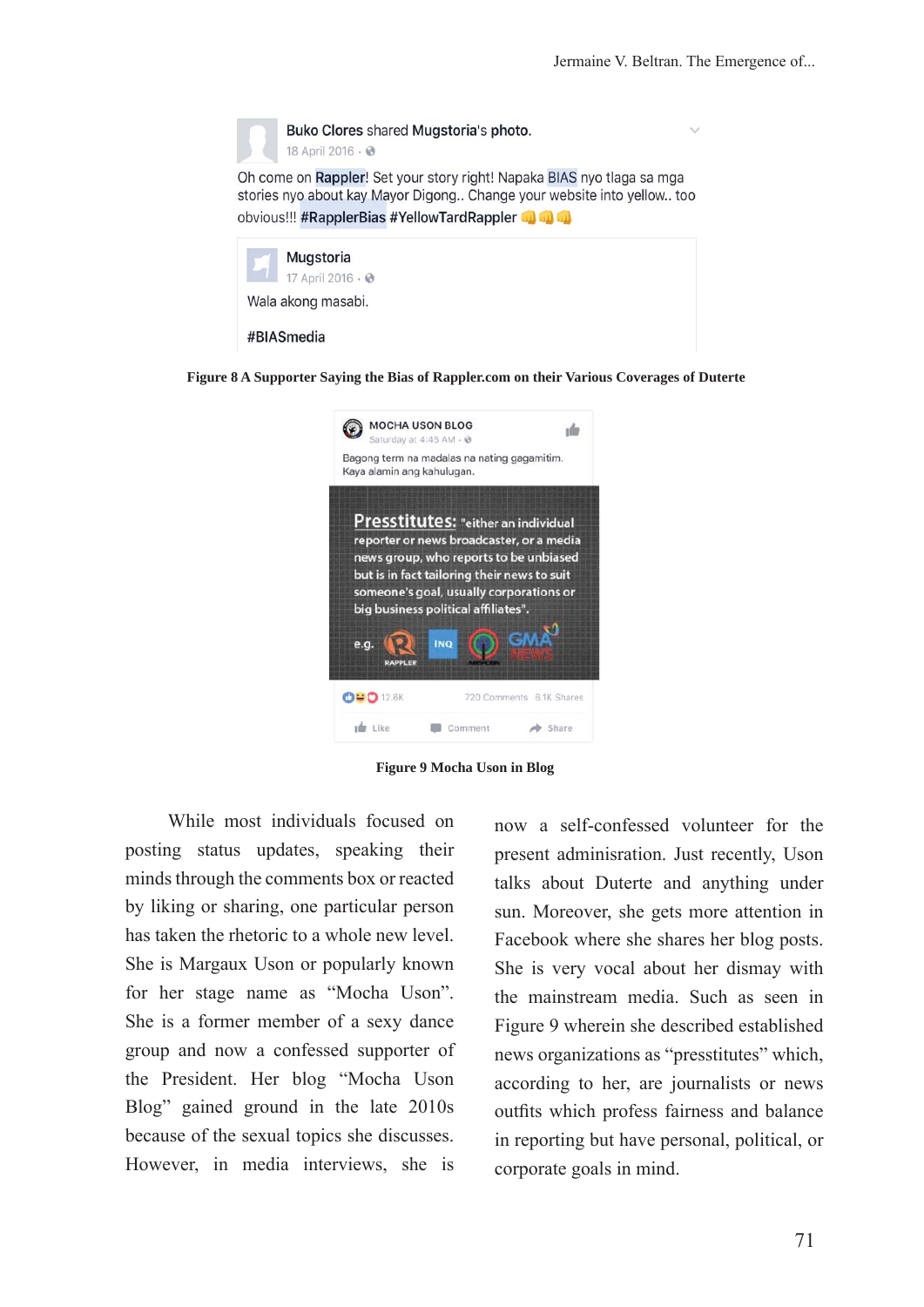Another scathing tirade from Uson was a tweet she posted last July 3 where she said (see Figure 10) authentic journalism is not learnt in school. This post earned a mixed bag of reactions from journalists and netizens but mostly against her argument.



#### **Mocha Uson** @MochaUsonBlog



Hindi po natutunan sa eskwelahan ang authentic journalism twitter.com/porcoooo/statu...

### **Figure 10 Mocha Uson in Twitter**

Her posts were in response to the political bias that the mainstream media have been presenting in their news programs. According to her, the media have been unfair to Duterte in various social and political issues. Mainstream news writers are deliberately diverting people's attention from Duterte's platforms by highlighting perceived bad news, which she explicitly writes in her numerous posts. Other than expressions of support and selecting certain news which she perceives as helpful to Duterte's image, her posts were more of attacks on the credibility of the mainstream media to be balanced, fair, and ethical in presenting the news.

Uson's repeated and often escalating "attacks" against the news media, in general, sets the agenda against the perceived political propaganda and bias of the mainstream media. Despite these, the apparent silence of the news media against the online bombardments against them further enhanced or reinforced the resolve of the anti-media. This is where the tables are turned whereby the agenda setting of the news media pushes stories out of the public's interests, the anti-media pushes their own interest for the public to understand and believe in the long run.

# **DISCUSSION**

The Philippine news media is definitely on the ropes with the emergence of the anti-media movement in the country. The researcher has found 3 main factors to the emergence of the anti-media movement in the Philippines. One is the proliferation and increased usage of the internet. The penetration of the internet in the country and the easy access that cheap smart gadgets offer to everyone has given the freedom to ordinary people to voice out their problems against the mainstream media's abuse of their vested power. The internet is a way for "netizens" to prevent both setting and cutting done by news organizations which have pre-set prejudices, both internal and external influencers, and biases which prevent the whole picture from being presented to the general public.

The second factor is the use of the tools from the internet specifically websites and social media. The features of these tools enabled supporters of then candidate Duterte to further their candidate's popularity especially in the online space. The tools such social media and easy website creation lead the way for people to either congregate to support a cause or to spread propaganda. Social media's popularity is a come on for interest groups to engage with almost everyone and including the mainstream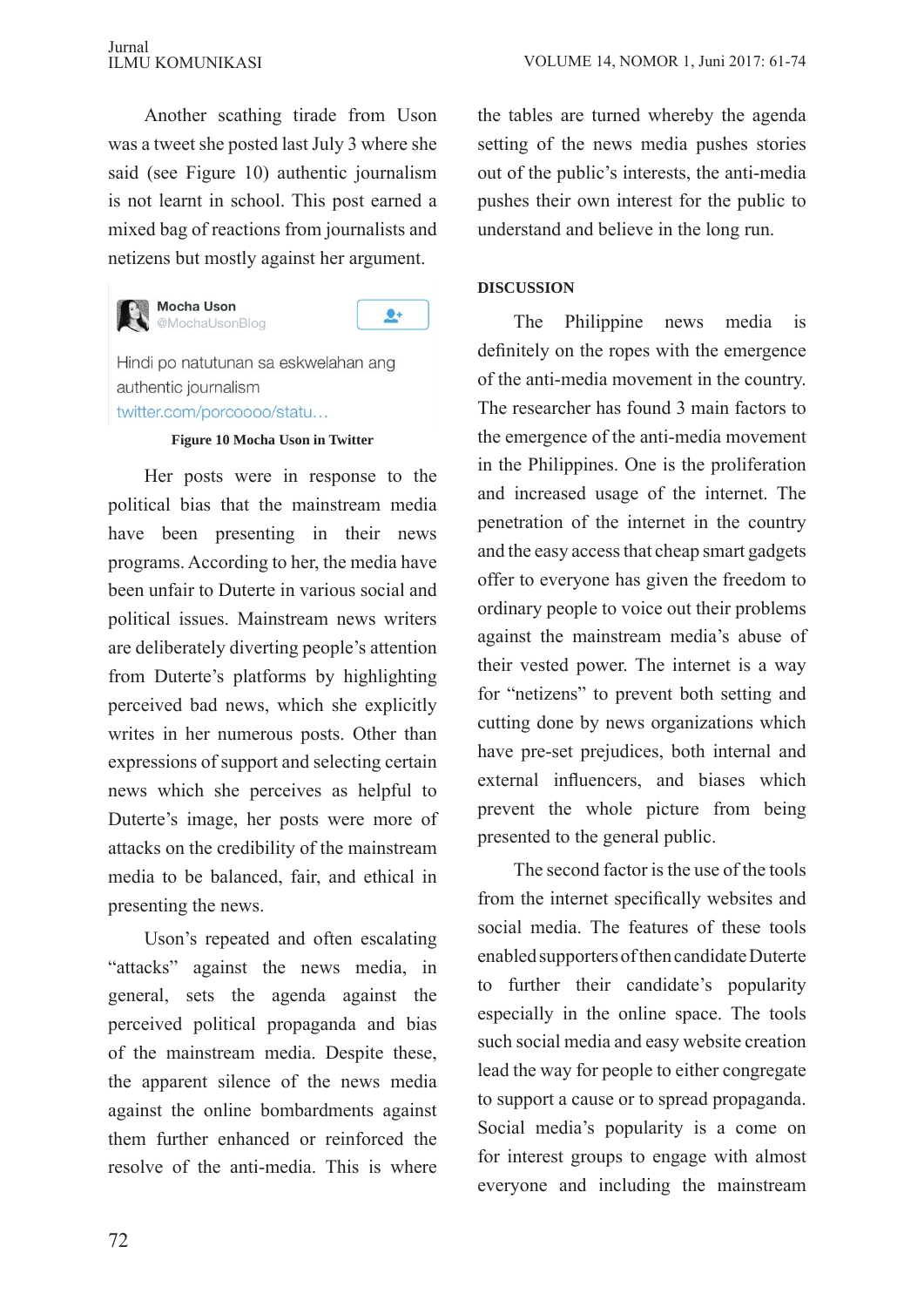media. With algorithms which alter the agenda for who interacts most to a thumbs up icon which presents opportunities for popularity for good or for the worst. It is also a way of hyping the anti-media sentiment through constant bombardment of posts, comments or general interactions such as likes or shares. With this "trending" technique, there is also a trend which developed where like minded individuals continue to interact, converse or argue in much the same way. In this case, Duterte's supporters have tried to convey an "antimedia" message in a lot of engagements in Facebook. One salient example is the rise of Mocha Uson as the most vocal critic of the news media from posting her opinions in her own webpage even going further by suggesting new words to describe the mainstream news organizations.

 The third is the relatively free access that the tools have given to the people. With the deep penetration of social media in the Filipino society, the power to express thoughts, opinion or even news events have been ever so free nowadays. It is free to register for an online account and use it as platform to say whatever a user wants. A website is free in most cases. Through the democratization of message platforms, the assumption that the media had a monopoly on information is now a thing of the past. It is also free for almost anyone to set, cut, and frame the agenda. Thus, setting and framing of the news media for decades have been challenged by the audience doing its best to "re-frame" the agenda through their interactions in social media or putting up numerous sites to counter all, if not most, of the mainstream media offers on their newspapers, broadcast networks, or online The researcher also surmises that the disappointment in the mainstream media, brought about years of agenda setting, instigated a form of social mobilization.

## **CONCLUSION**

The concept of the "anti-media" in the Philippines may not be a well established community, organization, or even recognized as a sector of the society. It may seem like a form of rebellion or a collection of bullies against the mainstream media but it shows how the country enjoys the concept of democracy and freedoms that come with it. Added to the mix is the role of technology that has eventually freed the common person from just receiving information to being a contributor and active agenda setter. Basically, they are part of a grass roots movement composed of ordinary, interconnected people, acting to set the agenda powerful, traditional, mainstream media would otherwise not present.

However, the emergence of the antimedia then brought into the fore some repercussions which has been further reinforced by President Duterte's rhetoric and attitude on the media. One effect is on the formation of political opinions by the virtue of repeated bombardment of polarized and uninformed views of certain issues of the society. Another is the abuse of freedoms afforded by the internet's tools such as social media to promote one's